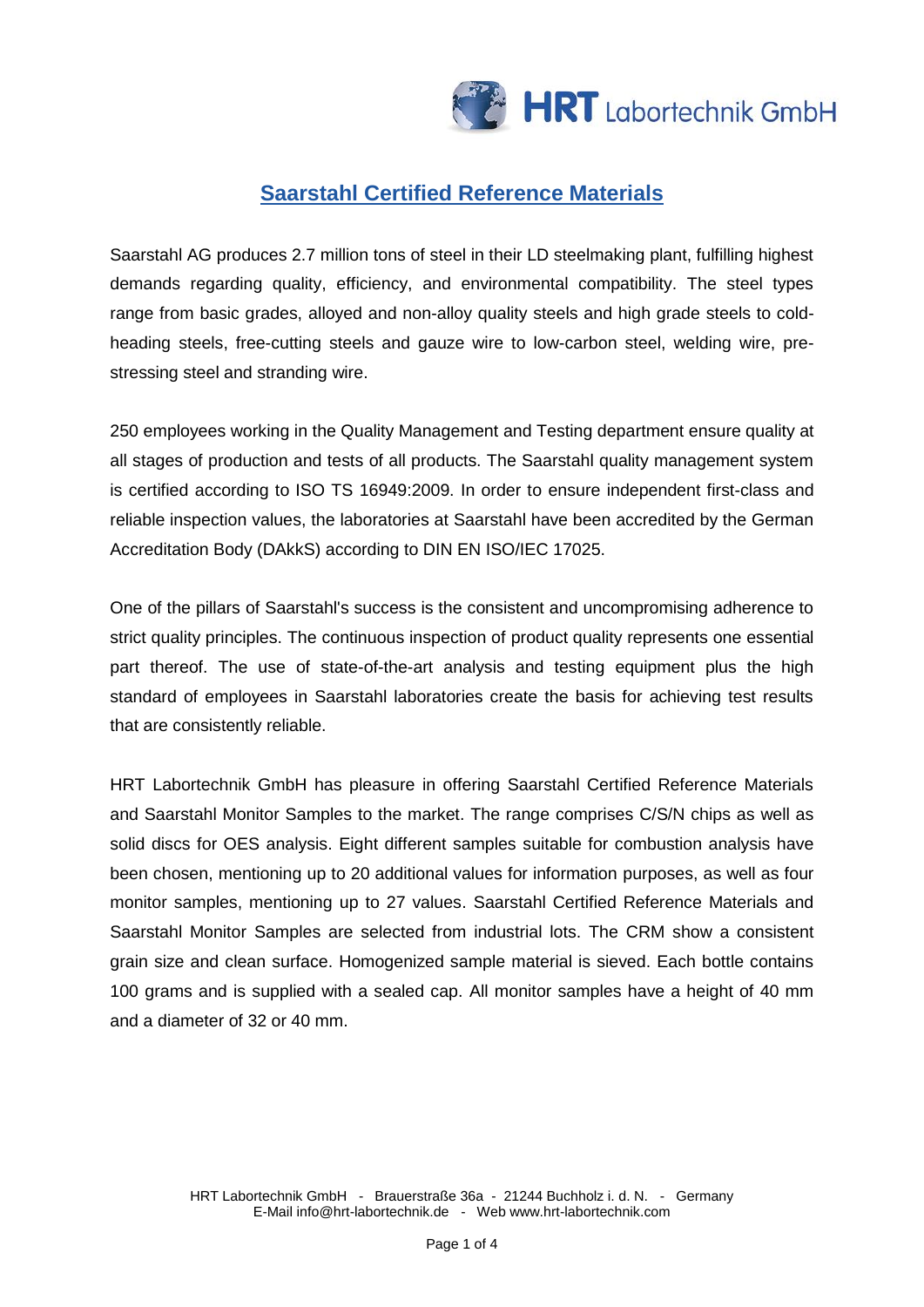

## **Saarstahl Certified Reference Materials**

Certified values given in %.

| SAG#            | <b>Alloy</b>  | C     | S      | N      |  |  |  |
|-----------------|---------------|-------|--------|--------|--|--|--|
| <b>SAG 0703</b> | 100 Cr 6      | 0,924 | 0,0041 | 0,007  |  |  |  |
| <b>SAG 0704</b> | C 82 D        | 0,818 | 0,004  | 0,004  |  |  |  |
| <b>SAG 0705</b> | Cr-Steel      | 0,184 | 0,002  | 0,058  |  |  |  |
| <b>SAG 0706</b> | 34 CrNi       | 0,347 | 0,0245 | 0,0098 |  |  |  |
| <b>SAG 0707</b> | 44 SMn20      | 0,435 | 0,1965 | 0,0064 |  |  |  |
| <b>SAG 0708</b> | 26NiCrMoV     | 0,257 | 0,0014 |        |  |  |  |
| <b>SAG 0709</b> | <b>SKD 70</b> | 0,703 | 0,0064 | 0,003  |  |  |  |
| <b>SAG 0710</b> |               | 0,155 | 0,0209 |        |  |  |  |

Each bottle contains 100 grams of chips with consistent grain size.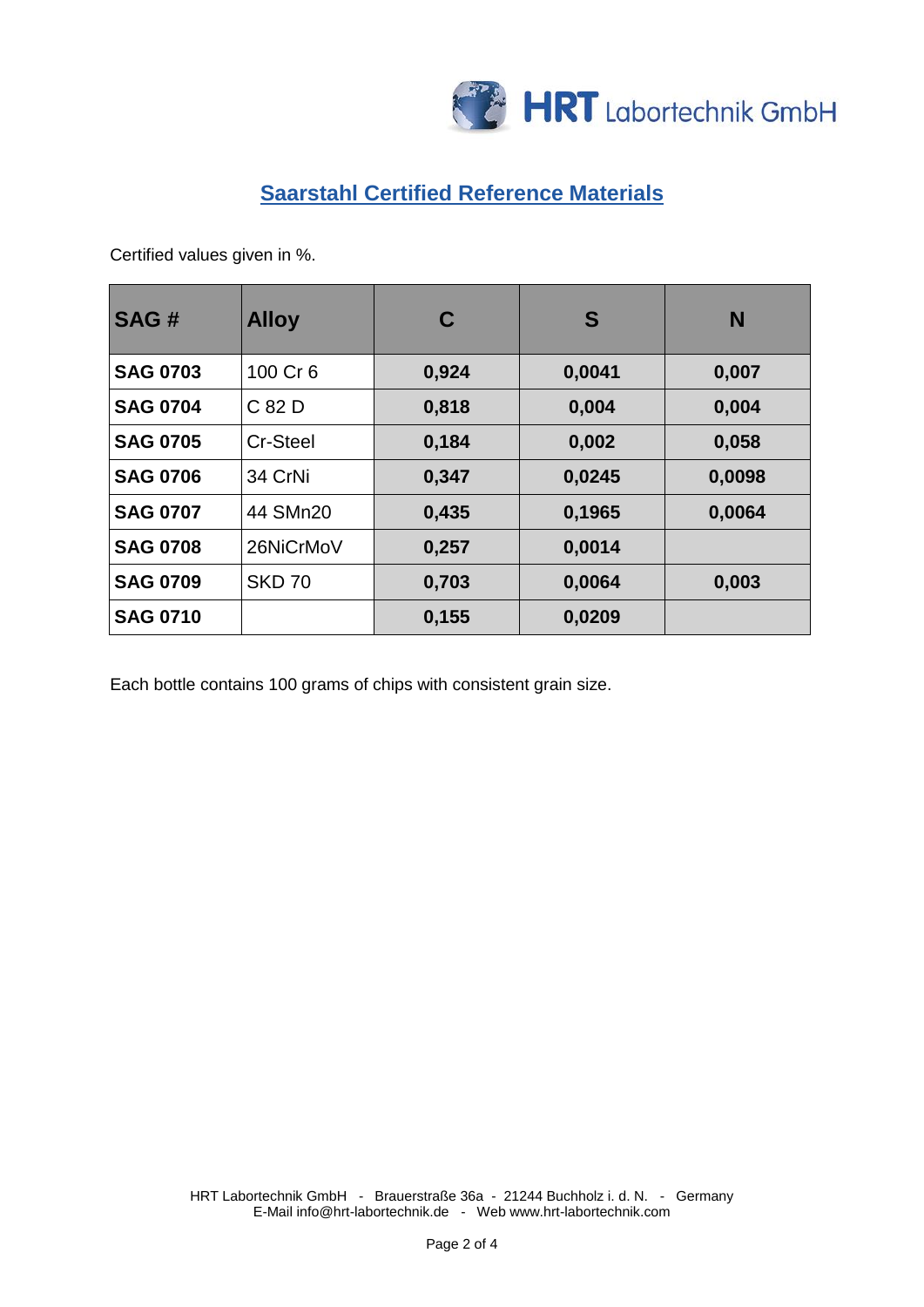

## **Saarstahl Certified Reference Materials**

| <b>SAG#</b>     |             | certified values<br>(in %) |        | approximate values, for information only (in %) |           |       |       |       |           |         |       |        |       |         |                      |         |       |         |         |         |         |         |         |           |
|-----------------|-------------|----------------------------|--------|-------------------------------------------------|-----------|-------|-------|-------|-----------|---------|-------|--------|-------|---------|----------------------|---------|-------|---------|---------|---------|---------|---------|---------|-----------|
|                 | $\sim$<br>u | S                          | N      | Si                                              | <b>Mn</b> | D     | cr    | Mo    | <b>Ni</b> | Al      | As    | Co     | Cu    | Pb      | <b>N<sub>b</sub></b> | Sn      | Ti    |         |         | Bi      | Te      | Zr      | Ta      | <b>Fe</b> |
| <b>SAG 0703</b> | 0,924       | 0,0041                     | 0,007  | 0.58                                            | 1.11      | 0,013 | 1,42  | 0,006 | 0,03      | < 0.005 | 0,002 | 0,004  | 0,014 | < 0.005 |                      | < 0.001 |       | 0,003   |         | < 0.002 | < 0,002 |         |         | rem.      |
| <b>SAG 0704</b> | 0,818       | 0,004                      | 0,004  | 0,21                                            | 0,48      | 0,006 | 0,024 | 0,003 | 0,01      | < 0.005 | 0,002 | <0.003 | 0,01  | < 0.005 |                      | < 0.001 |       | < 0.001 |         | < 0.002 | < 0.002 |         |         | rem.      |
| <b>SAG 0705</b> | 0,184       | 0,002                      | 0,058  | 0,36                                            | 0,59      |       | 15,24 | 0,16  | 1,56      | < 0.005 |       | 0,018  | 0,094 |         | 0,011                |         | 0,016 | 0,044   | < 0.010 |         |         | < 0.005 | < 0,005 | rem.      |
| <b>SAG 0706</b> | 0,347       | 0,0245                     | 0,0098 | 0,32                                            | 0,72      | 0,012 | 1,53  | 0,18  | 1,43      | 0,022   | 0,002 | 0,005  | 0,009 | < 0.005 |                      | < 0.001 |       | 0,004   |         | < 0.002 | < 0,002 |         |         | rem.      |
| <b>SAG 0707</b> | 0,435       | 0,1965                     | 0,0064 | 0.18                                            | 0,99      | 0,019 | 0,07  | 0,008 | 0,037     | < 0.005 | 0,003 | 0,004  | 0,03  | 0,24    |                      | < 0.001 |       | 0,001   |         | < 0,002 | < 0,002 |         |         | rem.      |
| <b>SAG 0708</b> | 0,257       | 0,0014                     |        | 0,21                                            | 0.33      | 0,007 | 1,38  | 0.44  | 3.47      | 0,007   | 0,004 | 0,009  | 0,068 | < 0.005 |                      | 0,005   |       | 0,096   |         | < 0.002 | < 0.002 |         |         | rem.      |
| <b>SAG 0709</b> | 0,703       | 0,0064                     | 0,003  | 0,22                                            | 0,51      | 0,005 | 0,029 | 0,005 | 0,019     | < 0,005 | 0,002 | 0,003  | 0,012 | < 0.005 |                      | 0,001   |       | < 0.001 |         | < 0.002 | < 0,002 |         |         | rem.      |
| <b>SAG 0710</b> | 0,155       | 0,0209                     |        | 0,23                                            | 0,73      | 0,011 | 1,52  | 0,26  | 1,39      | 0,031   | 0,002 | 0,004  | 0,011 | < 0,005 |                      | < 0,001 |       | 0,004   |         | < 0,002 | < 0,002 |         |         | trm.      |